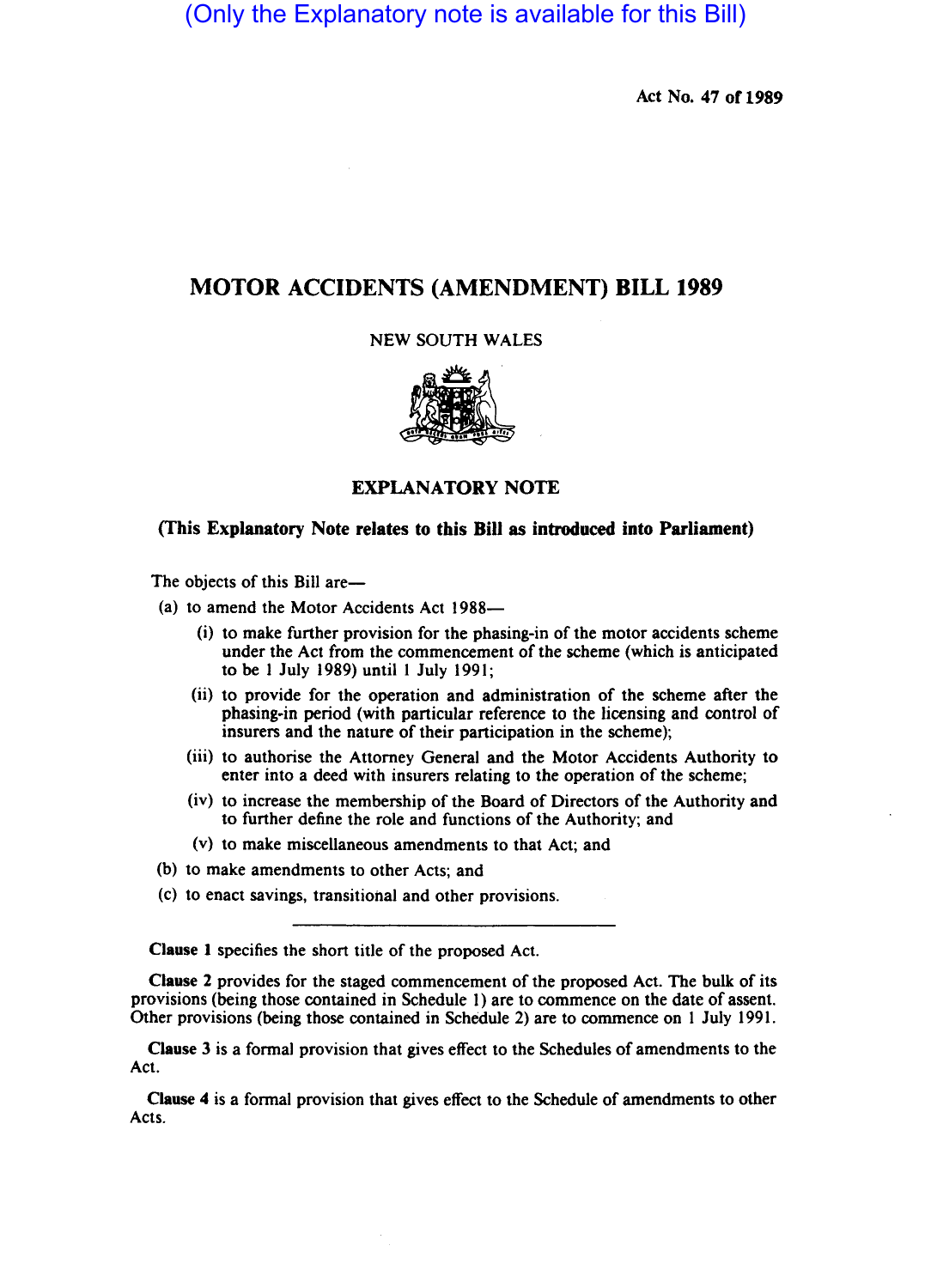## SCHEDULE 1-GENERAL AMENDMENTS

## **Definitions**

Schedule  $1(1)(a)$  amends section 3 to make a minor amendment to the definition of "injury".

Schedule I (I) (b) amends section 3 to insert a definition of "Industry Deed".

Schedule  $1 (1) (c)$  amends section 3 to insert a definition of "market share" in relation to insurers.

#### Industry Deed

Schedule I (2) inserts proposed section 3A which authorises the Attorney General and the Motor Accidents Authority to enter into an agreement with insurers in the form contained in Schedule 5 as proposed to be inserted into the Act. It also authorises the Attorney General and the Authority to exercise the functions conferred on them under the agreement and requires them to comply with the agreement in exercising their functions under the Act.

Schedule I (77) inserts proposed Schedule 5 which sets out the terms of the Industrty Deed.

#### Initial arrangements for effecting third-party insurance

Schedule I (4) amends section II to make further provision to ensure that the initial distribution of third-party policies among participating insurers is made equitably.

Schedule I (5) amends section 13 to provide that insurance premiums received by the Roads and Traffic Authority during the first 2 years of operation of the scheme are to be paid to third-party insurers in accordance with an agreement made between the Roads and Traffic Authority and the Motor Accidents Authority. The agreement is to make provision for the amount of commission to be retained by the Roads and Traffic Authority, the intervals at which insurance premiums are to be paid to licensed insurers and the audit of the method of allocation of third-party policies to insurers.

#### Determination of insurance premiums

The Act presently provides for the determination of insurance premiums by the Minister.

Schedule I (6) amends section 14 to enable the Minister to vary premiums if significant changes occur in factors relevant to the determination of those premiums.

Schedule  $1(7)$  omits section 15 and inserts proposed sections 15, 15A and 15B which specify the arrangements to be made for the determination of premiums from I July 1991. Section IS enables a licensed insurer to charge a premium determined by it if it has first filed the premium with the Motor Accidents Authority and the Authority has not rejected the premium within 6 weeks after it is filed. Section l5A provides for the filing of full sets of premiums by a licensed insurer annually or at the requirement of the Authority. Section ISo limits the grounds on which the Authority may reject a premium and enables the resolution of any dispute between the Authority and a licensed insurer following a rejection.

## Changes in circumstances affecting the amounts of premiums

Schedule I (9) inserts proposed section 19A. The section requires the Roads and Traffic Authority to notify licensed insurers of changes in registered particulars relating to motor vehicles. It also enables an insurer to recover any increase in a premium resulting from a change in the circumstances which determine the amount of premium to be charged.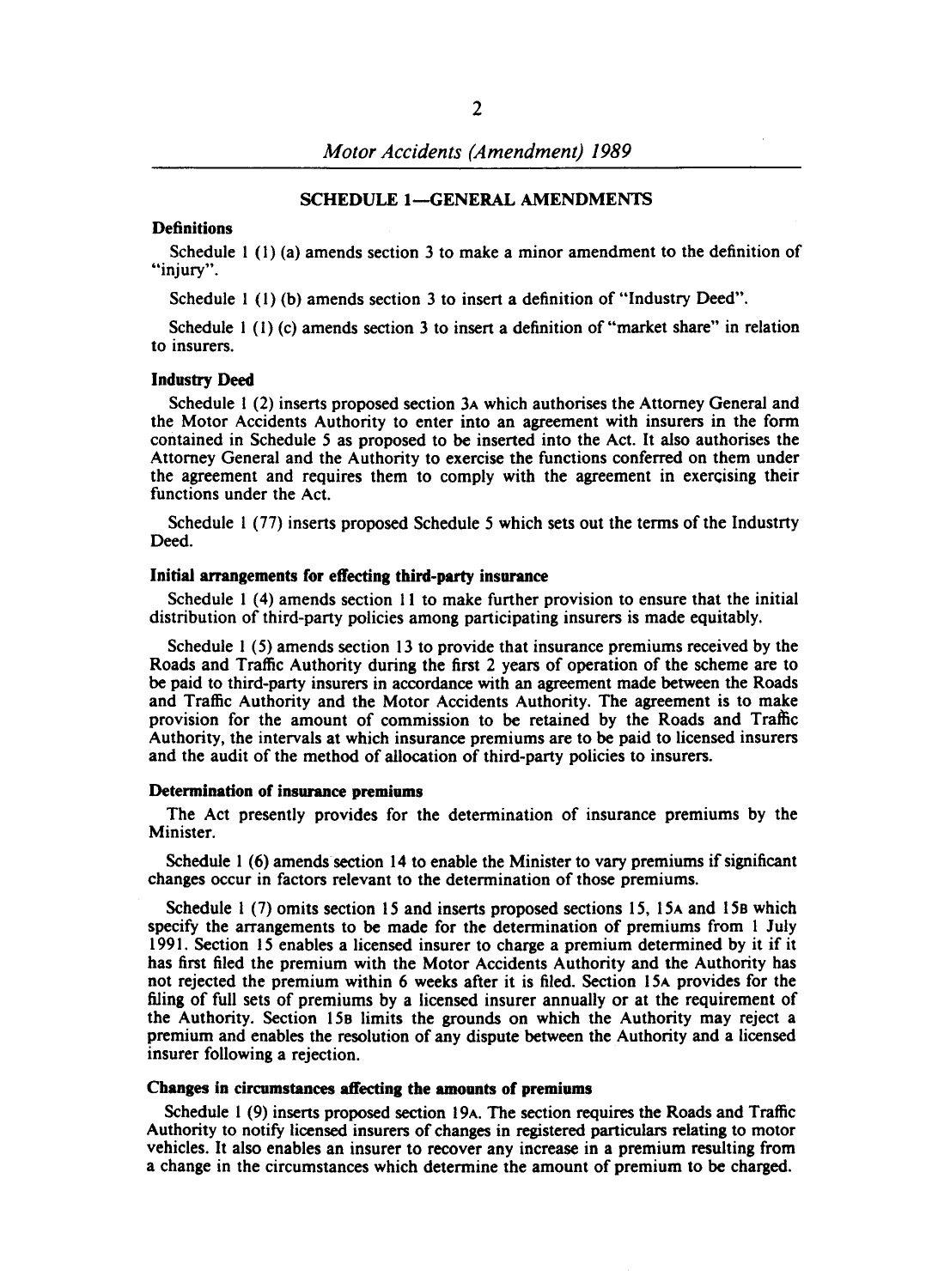#### Entry of judgment against licensed insurer

Schedule I (11) substitutes section 25 to provide for the circumstances in which and the procedure by which a judgment against the owner or driver of a motor vehicle may be enforced against the vehicle's third-party insurer.

#### Nominal Defendant

Schedule I (13) substitutes section 30 to provide that the Nominal Defendant will not handle claims made against it but instead will allocate them to be dealt with by licensed insurers, the allocation of claims being made in accordance with arrangements contained in the Industry Deed or as determined by the Authority.

Schedule I (15) amends section 33 to provide for the basis on which collections may be made by the Authority for the purposes of the Nominal Defendant's Fund.

## Rehabilitation .

Schedule I (16) substitutes section 37 to redefine the responsibilities of licensed insurers for the rehabilitation of persons injured in motor accidents and the consequences of the failure of a person who is assessed to be suitable for rehabilitation to accept the provision of appropriate rehabilitation services.

Schedule I (17) amends section 38 to require the prompt provision of rehabilitation services to an injured person assessed to be suitable for rehabilitation after liability is admitted by a licensed insurer.

Schedule I (18) amends section 39 to clarify the circumstances in which consideration is to be given to the steps taken by an injured person to mitigate damages through undertaking rehabilitation.

#### Payments to hospitals etc.

Schedule 1 (19) inserts proposed Part 4A containing sections 39A-39E. The provisions are based on Division 2 of Part 2 of the Motor Vehicles (Third Party Insurance) Act 1942. They enable the determination by the Minister for Health and by the regulations of amounts to be paid for hospital, medical and associated services provided to motor accident victims and for the payment of those amounts by licensed insurers and the Nominal Defendant. The provisions will not be required if suitable bulk billing arrangements are made between the providers of the services and insurers.

Section 39A contains definitions for the purposes of the proposed Part.

Section 398 provides for the direct payment by an insurer or the Nominal Defendant to the provider of a hospital, medical or associated service of the amount for the service determined under the section.

Section 39c enables the provider of a hospital, medical or associated service to recover the cost of the service from the person whose fault caused the injury for which the service was provided. Recovery action cannot be taken if a licensed insurer or the Nominal Defendant has met the cost or if any relevant workers compensation proceedings are on foot or, in any case, until 6 months after the motor accident occurred.

Section 390 provides that the payment by a licensed insurer or the Nominal Defendant discharges the liability of any other person to make the payment.

Section 39E provides for the time within which and the manner by which notice of a claim under the proposed Part is to be given.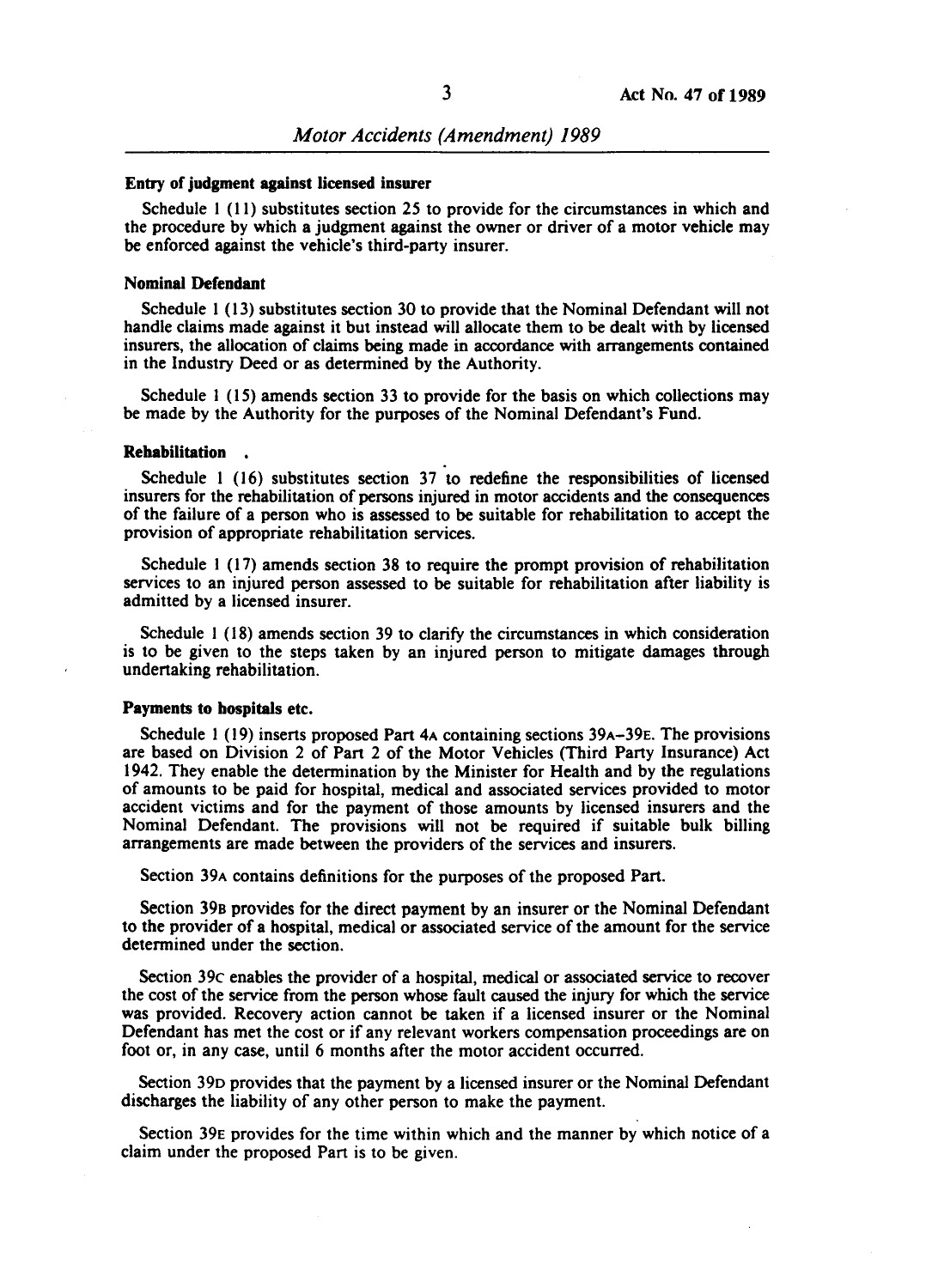## Matters relating to the making of claims

Schedule I (21) substitutes section 43. The proposed section provides that a claim in respect of a motor accident is generally to be made within 6 months after the date of the accident, or the death of the person in respect of whom the claim is made, unless the claimant is able to make a full and satisfactory explanation for having made the claim outside that period. Notice of the claim is required to be given to the person against whom it is made and to the person's third-party insurer.

Schedule I (22) amends section 45 to remove the provision that an insurer, after an admission of liability, is required to pay the claimant's loss of earnings as incurred and further qualifies the nature of an insurer's duty under that section.

Schedule I (24) and (25) amend sections 48 and 49, respectively, to require a claimant to co-operate fully, not only with the person against whom the claim is made, but also with the person's insurer.

Schedule I (26) substitutes section 50. The proposed section clarifies the nature of the co-operation required to be given by the owner or driver of a motor vehicle involved in a motor accident to the vehicle owner's insurer.

Schedule I (27) substitutes section 52. The proposed section requires any court proceedings relating to a claim to be brought not earlier than 6 months after giving notice of the claim and not later than 3 years after giving notice. Proceedings may only be brought after the 3-year period with the leave of the court in which the proceedings are to be taken.

Schedule I (28) omits section 56 which imposed a costs penalty in certain circumstances where an offer of settlement was rejected.

#### False and fraudulent claims

Schedule I (29) inserts proposed section 64A. The section requires licensed insurers to take all reasonable steps to deter fraudulent claims.

Schedule I (30) amends section 65 to make it an offence to make a statement which is known to be false or misleading when furnishing any information to any person concerning a motor accident or any claim relating to a motor accident.

Schedule I (31) amends section 66, which relates to the consequence of making a fraudulent claim to obtain a financial benefit, to clarify the application of the section.

Schedule I (32) inserts proposed section 66A. The section enables an insurer to apply to a court to be joined as a party to proceedings which have been brought against a person indemnified under a third-party policy of the insurer if the insurer believes the claim in respect of which the proceedings are brought has not been made in good faith. If the court gives the insurer leave to be joined, the insurer may call and examine witnesses and lead other evidence to test the genuineness of the claim. The section applies to proceedings commenced before or after the date of commencement of the section.

Schedule I (33) amends section 67 to enable the Authority to obtain additional information from insurers for inclusion in the claims register maintained by it, to restrict access to information in the register and to authorise insurers to exchange information concerning claims.

## Awarding of damages

Schedule I (34) amends section 71 to make it clear that the discount rate under that section applies to lump sum damages for future economic loss which is referable to the value of home care and attendant care services.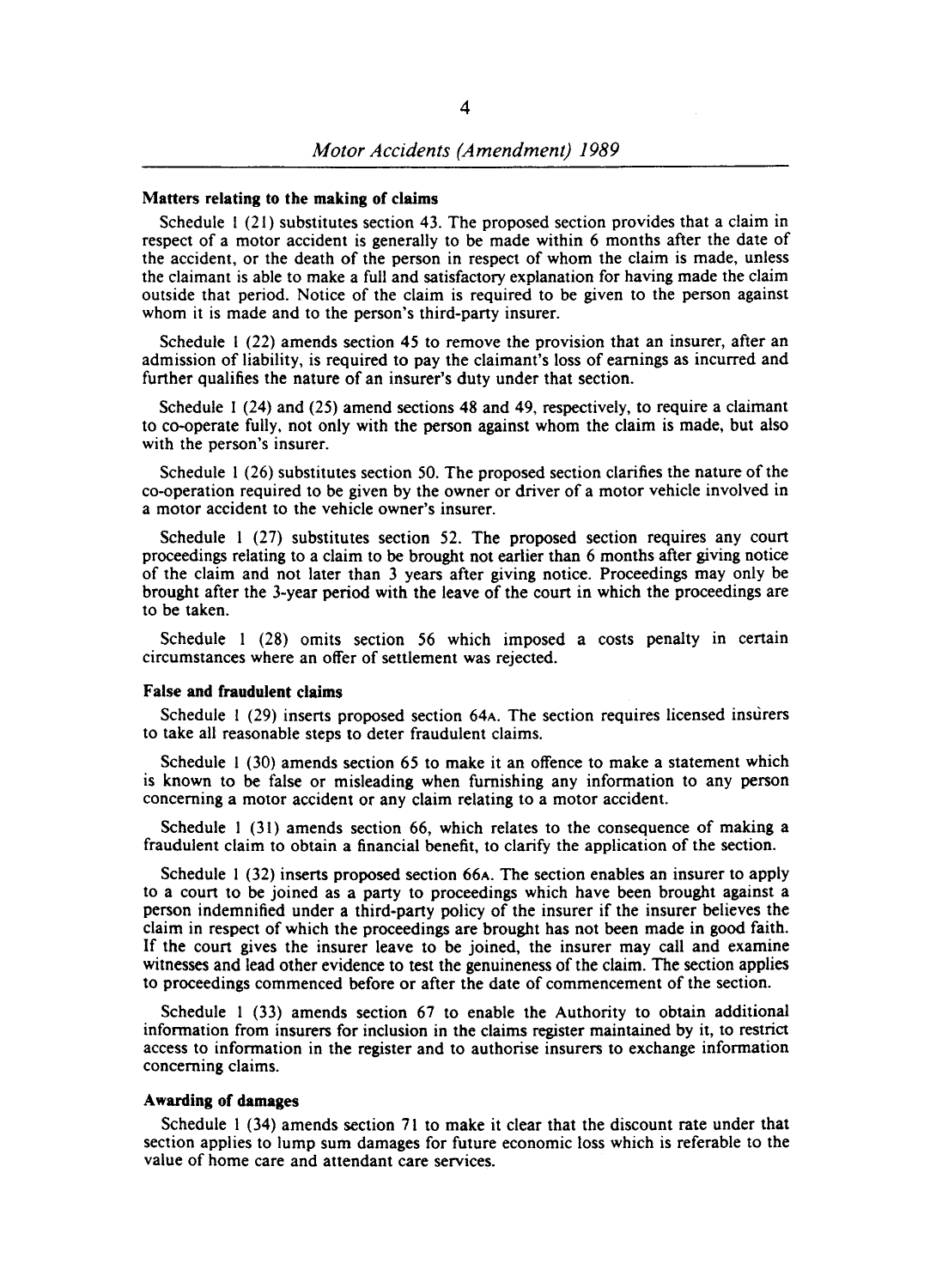Schedule 1 (35) amends section 73 to make further provision for the circumstances in which a court may order the payment of interest on an award of damages in a case where the defendant has made an offer of settlement.

Schedule I (36) amends section 75 to make it clear that the contributory negligence of a deceased person will not operate as a complete bar to proceedings under the Compensation to Relatives Act 1897 by a dependant.

Schedule 1 (37) amends section 78 to remove the requirement that a plaintiff's economic loss is to be reduced by the amount of certain retirement or superannuation benefits.

Schedule I (39) substitutes section 80. The proposed section provides for the indexation of amounts which may be awarded under section 79 as damages for noneconomic loss.

Schedule I (4Q) substitutes section 81. The proposed section enables a court, with the consent of the plaintiff and the defendant's insurer (or the Nominal Defendant), to implement structured settlements in respect of damages awarded to the plaintiff.

Schedule 1 (41) inserts proposed section 81 $A$ . The section prohibits a court from awarding exemplary or punitive damages in respect of a motor accident.

Schedule I (42) inserts proposed section 82A. The section will enable the making of lump sum awards of costs and of avoiding the necessity for taxation of costs so awarded.

#### The Motor Accidents Authority, Board of Directors and General Manager

Schedule I (43) amends section 84 to increase the number of directors from 5 to 7. Of the 7 directors, 2 are to be persons nominated or approved by licensed insurers and I is to be a person nominated by the NRMA. The qualifications of other directors are to be extended to include medical and insurance qualifications.

Schedule I (45) substitutes section 88. The proposed section redefines the nature and extent of Ministerial control over the Board of Directors of the Authority and the General Manager of the Authority. A Ministerial direction may only be given if the Minister is satisfied that it is desirable in the public interest to do so. Particulars of any directions given are to be published in the Gazette and in the annual report of the Authority.

Schedule  $1$  (46) omits section 91 so as to remove the requirement that the Authority make, within the first 2 years, a special investigation and report on deregulation of insurance arrangements under the Act.

Schedule I (47) amends section 94 to require the Authority to provide a copy of the estimates, provisions and amounts to be contributed to the Motor Accidents Authority Fund by licensed insurers to each licensed insurer not later than 21 days before the commencement of the financial year to which they relate.

Schedule I (48) amends section 96 to provide that the Authority shall not delegate any of its functions without the approval of the Board of Directors and to prohibit the Authority from delegating certain specified functions.

Schedule I (75) substitutes clause 6 of Schedule 3 to provide for the remuneration of the General Manager of the Authority to be determined by the Board of Directors of the Authority.

#### Licensing of insurers

Schedule I (49) amends section 100 to clarify the operation of that section.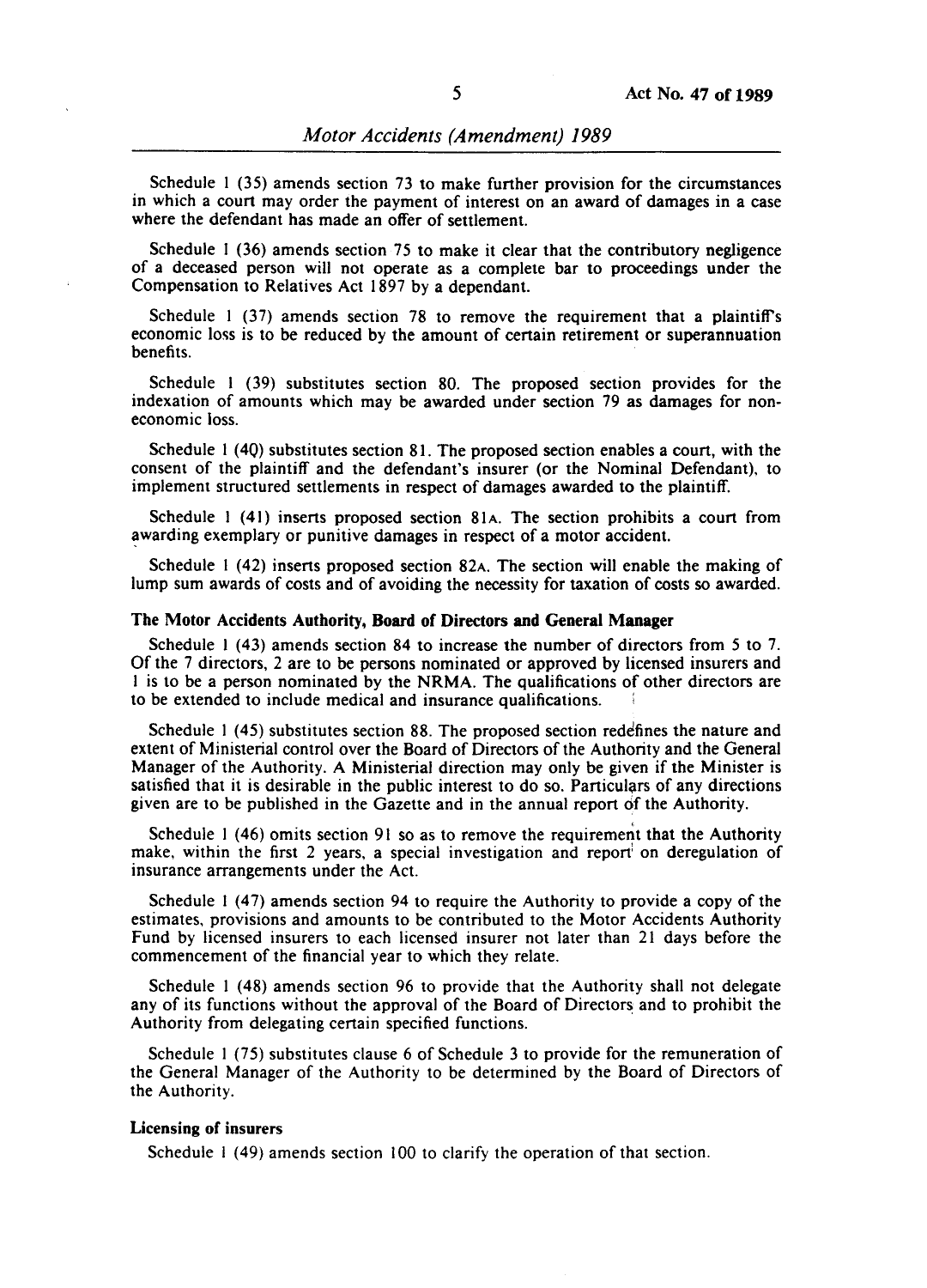Schedule 1 (50) (a) amends section 101 to enable an application for a licence to be made by an affiliate of the GIO.

Schedule I (50) (b) amends section 101 to provide that a corporation is not competent to make an application for a licence unless it is a party to the Industry Deed.

Schedule I (51) amends section 102 to impose further restrictions on the Authority in granting licences to insurers.

Schedule I (52) substitutes section 103. The proposed section provides for the initial determination, before I July 1989, of the market share of each licensed insurer by the Minister. The Minister is only empowered to redetermine market share if the Authority suspends or cancels the licence of a licensed insurer or issues a new licence in accordance with the Act and the Industry Deed. The Minister's power to redetermine market share ceases on 30 June 1991.

Schedule I (53) substitutes section 104. The proposed section provides that a licence continues in force until it is cancelled.

Schedule I (54) amends section 105 to provide that a condition of a licence cannot be imposed if it gives or is likely to give a competitive advantage to one licensed insurer over other licensed insurers.

Schedule I (55) amends section 106 to further limit the matters that may be regulated by a condition of a licence.

Schedule I (56) inserts proposed sections 106A and 1068. Section 106A provides for the circumstances in which a licensed insurer may assign its licence to another licensed insurer or to a prospective licensed insurer. Section 1068 provides for the suspension of licences. It specifies the grounds on which a suspension may be made. An insurer whose licence is suspended is prohibited from issuing any third-party policies during the period of the suspension. Contravention of the prohibition is made an offence with a maximum penalty of 100 penalty units. Provision is also made for the circumstances in which a suspension may be terminated.

Schedule I (57) amends section 107 to provide that the Authority shall not cancel a licence unless it is satisfied that the licensed insurer has discharged all past, present and future insurance liabilities.

## Records and information relating to licensed insurers

Schedule I (61) substitutes section 111. The proposed section requires a licensed insurer to notify the Authority of specified matters relating to re-insurance in respect of liabilities under. its third-party policies and imposes controls on the form of re-insurance a licensed insurer may effect.

Schedule I (62) amends section 112 to enable the Authority to obtain information from a licensed insurer relating to the investment of its third-party funds and other funds.

Schedule I (63) amends section 114 to provide that the appointment of an auditor under that section may only be made by the Board of Directors of the Authority and to enable an auditor to report to the Authority on the manner in which the third-party funds and other funds of a licensed insurer are invested.

Schedule I (65) substitutes section 117. The proposed section requires a licensed insurer and a former licensed insurer to notify the Authority of the occurrence of the defaults specified in the proposed section 1068 and of certain other matters. The maximum penalty for a failure to do so is 100 penalty units.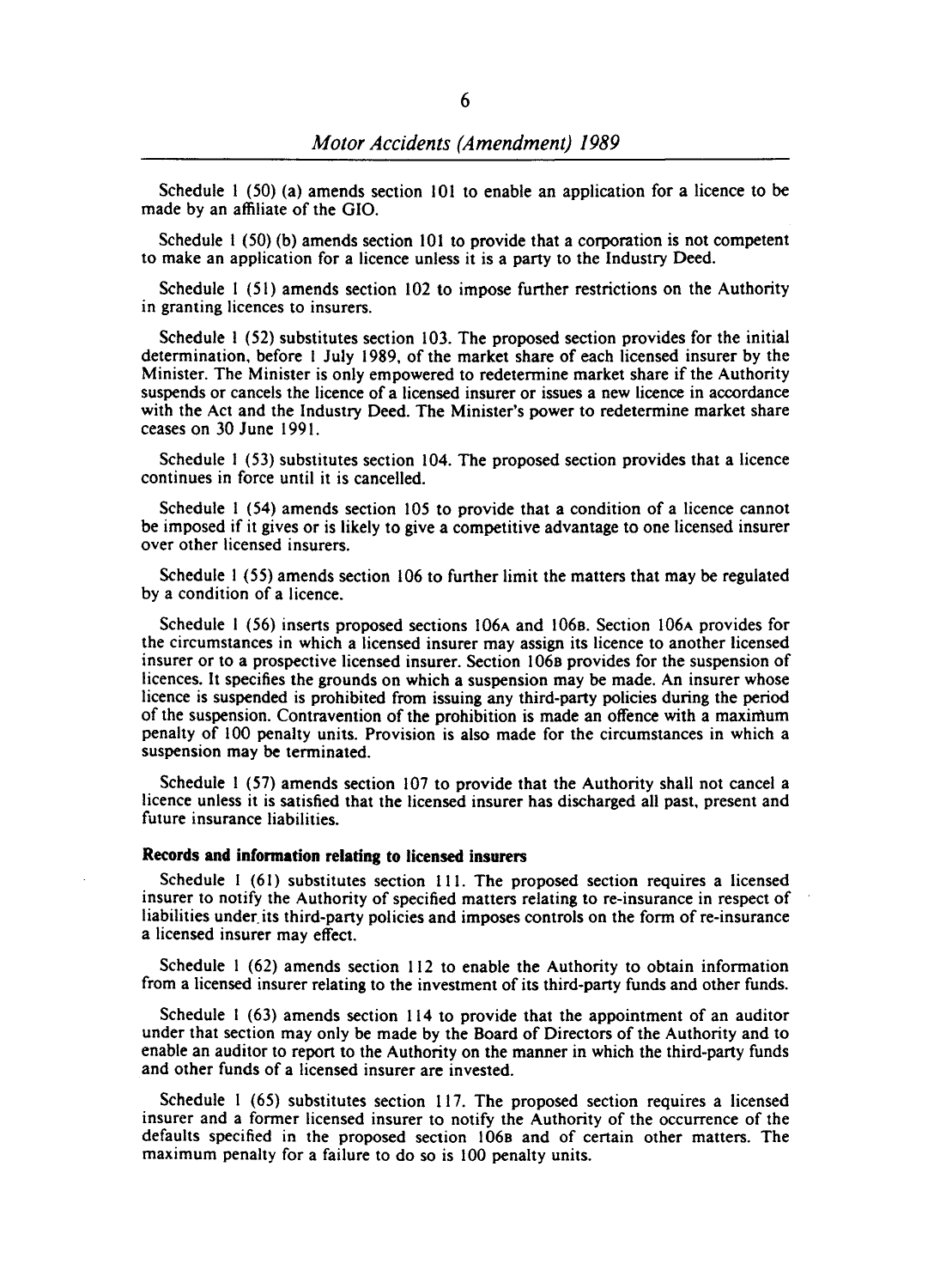Schedule I (66) amends section 118 (which relates to the powers of entry and inspection by authorised officers of the Authority) to provide that the authorisation of a person as an authorised officer for the purposes of the section is to be given by the Board of Directors of the Authority and is to be limited to a specified investigation.

### Miscellaneous matters relating to licensed insurers

Schedule I (67) inserts proposed section 118A. The section provides that no proceedings are to be taken against a licensed insurer for default under a licence. the Act or the regulations. except by the Authority.

Schedule I (68) inserts proposed section 127A. The section enables the Nominal Defendant to borrow money to satisfy claims relating to third-party policies issued by a licensed insurer.

Schedule I (69) inserts proposed section 132A. The section enables evidence to be given in court proceedings of various matters on the certificate of the Authority.

## Funding and administration of previous schemes

Schedule I (72) inserts proposed section 146A. The section confers privilege on certain records compiled by the GIO relating to intermediate transport accidents within the meaning of Part 10 of the Act.

Schedule I (73) inserts proposed sections 147A and 1478. Section 147A makes it clear that the GIO has a right of recovery in relation to intermediate transport accidents against certain persons who were not contributors to the Transport Accidents Compensation Fund under the Transport Accidents Compensation Act 1987. Section 1478 causes the insurance funds administration business division of the GIO to be responsible to the Authority in its handling of claims relating to intermediate transport accidents and outstanding claims under the Motor Vehicles (Third Party Insurance) Act 1942.

## Savings, transitional and other provisions

Schedule 1 (76) amends Schedule 4 to enact savings, transitional and other provisions consequent on the enactment of the proposed Act.

The amendment made by Schedule I (76) (e) to clause I (renumbered as clause 2) enables the GIO to recover, when recovering any contribution under the Transport Accidents Compensation Act 1987, the amount of any additional liability imposed as a consequence of the enactment of the Motor Accidents Act 1988.

Proposed clause 4 provides that the amendment which increases the number of members of the Board of Directors of the Authority does not affect the appointment or term of office of an existing director.

Proposed clause 5 sets out the arrangements which are to apply on the introduction of the scheme of compulsory third-party insurance under the Act for the allocation of third-party insurance business among licensed insurers.

Proposed clause 6 makes provision for the funding of the transitional insurance arrangements.

# Minor and consequential amendments

Schedule I (3) and (74) amend various sections to replace references to the Commissioner for Motor Transport with references to the Roads and Traffic Authority.

Schedule 1  $(8)$  amends section 18 to facilitate the recovery by a licensed insurer of underpaid premiums.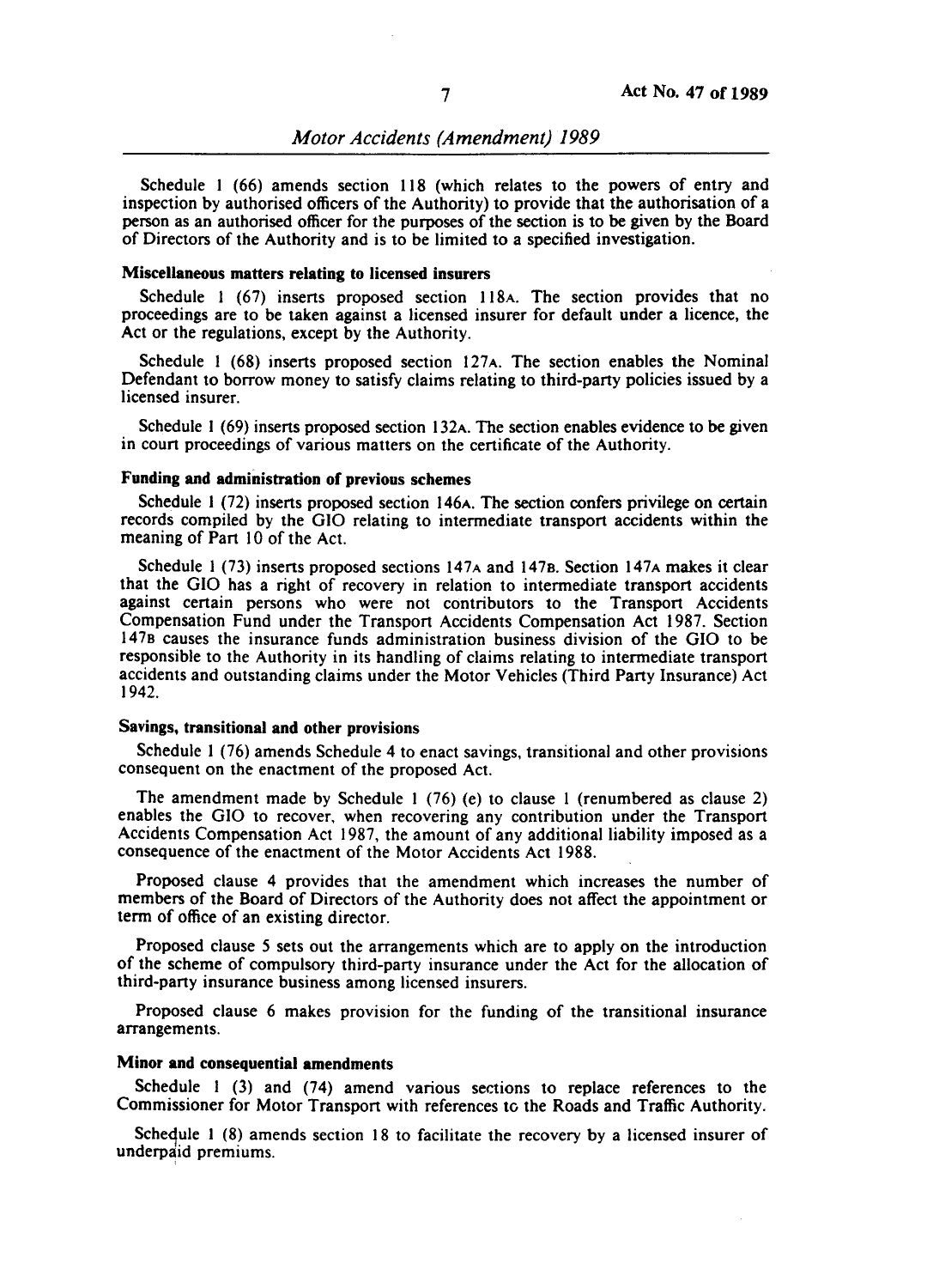Schedule I (10) amends section 21 to make a minor qualification as to the time at which a third-party policy is taken to be cancelled if the registration of the motor vehicle to which the policy applies is not renewed by the due date.

Schedule 1 (12) amends section 27 to remove an unnecessary qualification.

Schedule I (14) makes an amendment to section 32 consequential on the amendment made by Schedule I (15).

Schedule 1 (20) makes a minor amendment to the definition of "claim" in section 40 and amends the definition of "insurer" in that section so as to include the Nominal Defendant and an insurer who acts on behalf of another insurer.

Schedule I (23) makes a minor amendment to section 46.

Schedule 1 (38) makes an amendment to section 79 consequential on the amendment made by Schedule I (39).

Schedule 1 (44) makes an amendment to section 85 consequential on the amendment made by Schedule 1 (45).

Schedule 1 (58) makes an amendment to section 108 consequential on the amendments made by Schedule 1 (I) (c) and (52).

Schedule I (59) makes an amendment to section 109 consequential on the amendment made by Schedule 1 (56).

Schedule I (60) amends section 110 to require a licensed insurer to revise its business plan for its third-party insurance business at intervals of not less than 12 months.

Schedule I (64) amends section 116 by way of statute law revision.

Schedule 1 (70) makes a minor amendment to section 133.

Schedule I (71) makes amendments to section 146 consequential on the amendment made by Schedule 1 (27).

### SCHEDULE 2-AMENDMENTS TO COMMENCE ON 1 JULY 1991

Schedule 2 contains amendments to the Act which relate to the operation and administration of the scheme of compulsory third-party insurance under the Act from 1 July 1991, that is, after the phasing-in period.

Schedule 2 (I) amends section 3 so as to substitute the definition of "market share".

Schedule 2 (2) substitutes Division 2 of Part 3. The proposed Division contains sections 10 and 11. Section 10 requires a licensed insurer to issue a certificate of insurance on acceptance of a premium for a third-party policy for a motor vehicle or motor vehicles to which a trader's plate is attached. A licensed insurer who issues such a certificate shall be taken to have issued a third-party policy in conformity with the certificate. Section II requires the production of a certificate of insurance at the time an application is made for the registration or renewal of registration of a motor vehicle or on an application for a trader's plate.

Schedule 2 (3) substitutes section 20. The proposed section continues, for a limited period, the cover under a third-party policy notwithstanding a delay in its renewal and the renewal of the registration of the motor vehicle to which it applies.

Schedule 2 (4) amends section 21 to limit the circumstances in which a third-party policy revives on the restoration of the registration of the motor vehicle to which it applies.